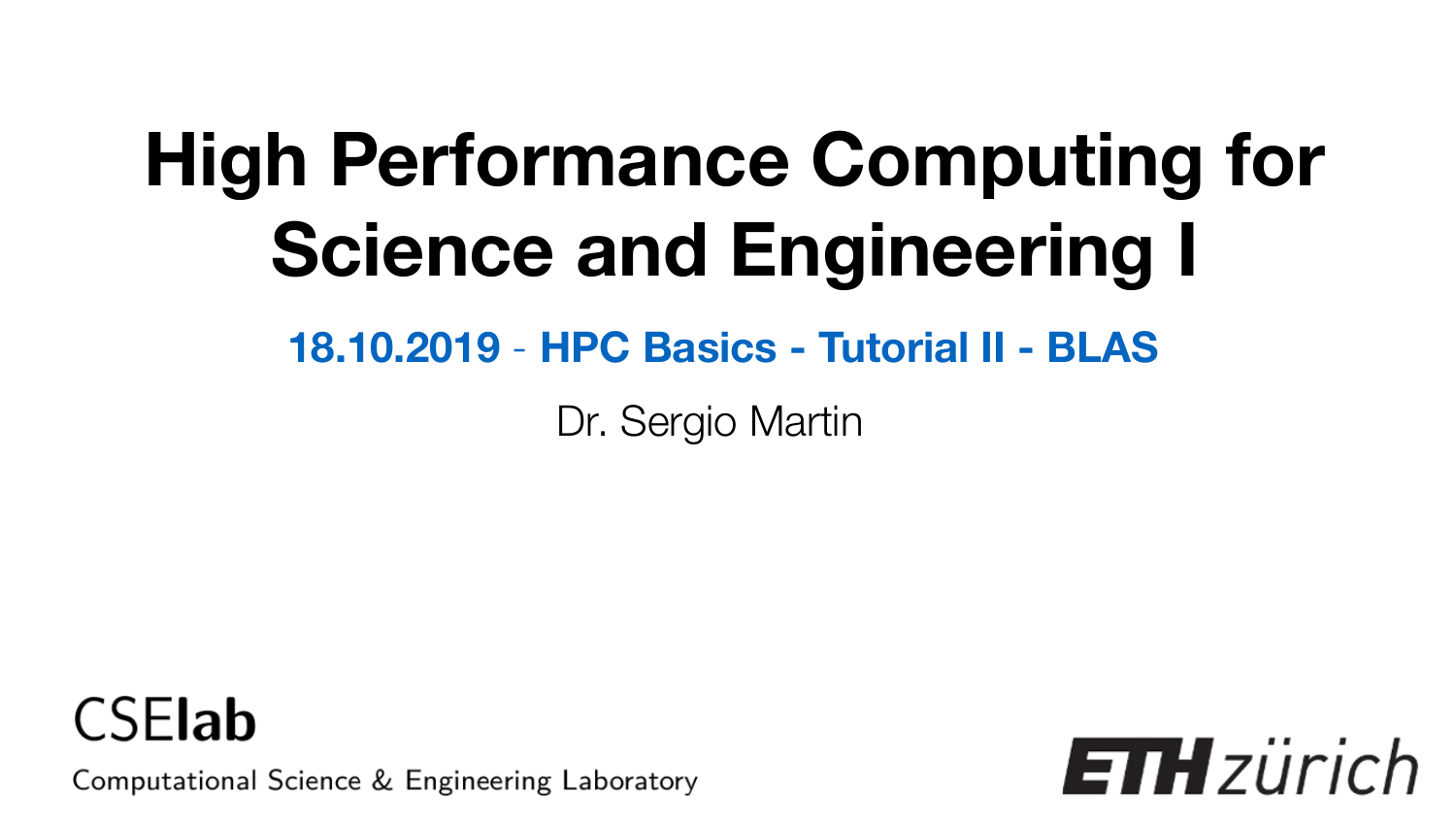#### **BLAS (Basic Linear Algebra Subprograms)**

BLAS is a set of routines that provide standard building blocks for performing basic vector and matrix operations

- **DROTG** setup Givens rotation
- DROTMG setup modified Givens rotation
- DROT apply Givens rotation
- **DROTM** apply modified Givens rotation
- DSWAP swap x and y
- $DSCAL x = a*x$
- $DCOPY$  copy x into y
- $DAXPY y = a*x + y$
- DDOT dot product
- **DSDOT** dot product with extended precision accumulation
- DNRM2 Euclidean norm
- DZNRM2 Euclidean norm
- DASUM sum of absolute values
- IDAMAX index of max abs value

#### **Level 3: O(n^3) Matrix Operations**

- **DGEMM** matrix matrix multiply
- **DSYMM** symmetric matrix matrix multiply
- **DSYRK** symmetric rank-k update to a matrix
- DSYR2K symmetric rank-2k update to a matrix
- **DTRMM** triangular matrix matrix multiply
- **DTRSM** solving triangular matrix with multiple right hand sides

#### **Level 1: O(n) Vector Operations Level 2: O(n^2) Vector/Matrix Operations**

- **DGEMV** matrix vector multiply
- **DGBMV** banded matrix vector multiply
- **DSYMV** symmetric matrix vector multiply
- **DSBMV** symmetric banded matrix vector multiply
- **DSPMV** symmetric packed matrix vector multiply
- **DTRMV** triangular matrix vector multiply
- **DIBMV** triangular banded matrix vector multiply
- DTPMV triangular packed matrix vector multiply
- **DTRSV** solving triangular matrix problems
- **DTBSV** solving triangular banded matrix problems
- **DTPSV** solving triangular packed matrix problems
- $\circ$  DGER performs the rank 1 operation A := alpha\*x\*y' + A
- DSYR performs the symmetric rank 1 operation A := alpha\*x\*x' + A
- **DSPR** symmetric packed rank 1 operation A := alpha\*x\*x' + A
- DSYR2 performs the symmetric rank 2 operation, A := alpha\*x\*y' + alpha\*y\*x' + A
- **DSPR2** performs the symmetric packed rank 2 operation, A := alpha\*x\*y' + alpha\*y\*x' + A

#### Open in your browser: <http://www.netlib.org/blas/>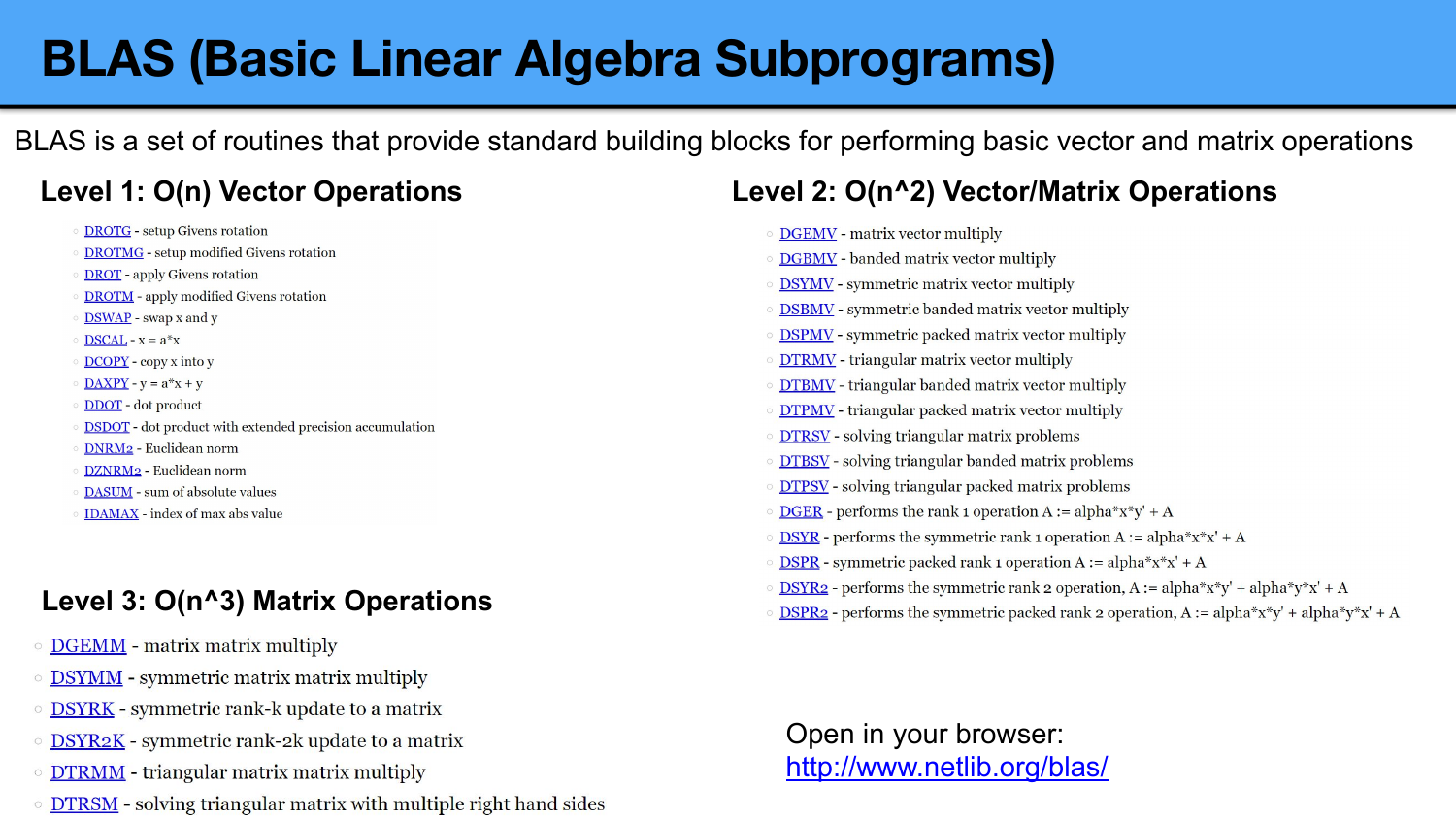#### **Installing CBLAS (as included in LAPACK)**

If you are using Euler (or any other cluster), you can use a pre-compiled module: \$*module load lapack*

If you are using Linux (e.g., Ubuntu), you can probably download it: *\$sudo apt-get install lapack*

However, we are now going to download and install LAPACK manually.

Step 1) Create and go to a new folder: \$ mkdir ~/src  $$$  cd  $\sim$ /src

Step 2) Download BLAS:

\$ wget<http://www.netlib.org/lapack/lapack-3.8.0.tar.gz>

Step 3) Unpack tar file: \$ tar -xzvf <u>lapack-3.8.0.tar.qz</u>

Step 4) Go to the blas source folder: \$ cd lapack-3.8.0/

Step 5) Create makefile configuration and Make:

\$ cp make.inc.example make.inc; **make blaslib cblaslib -j4**

Step 6) Copy libcblas.a and librefblas.a to the tutorial folder. \$ cp \*.a ~/tutorial2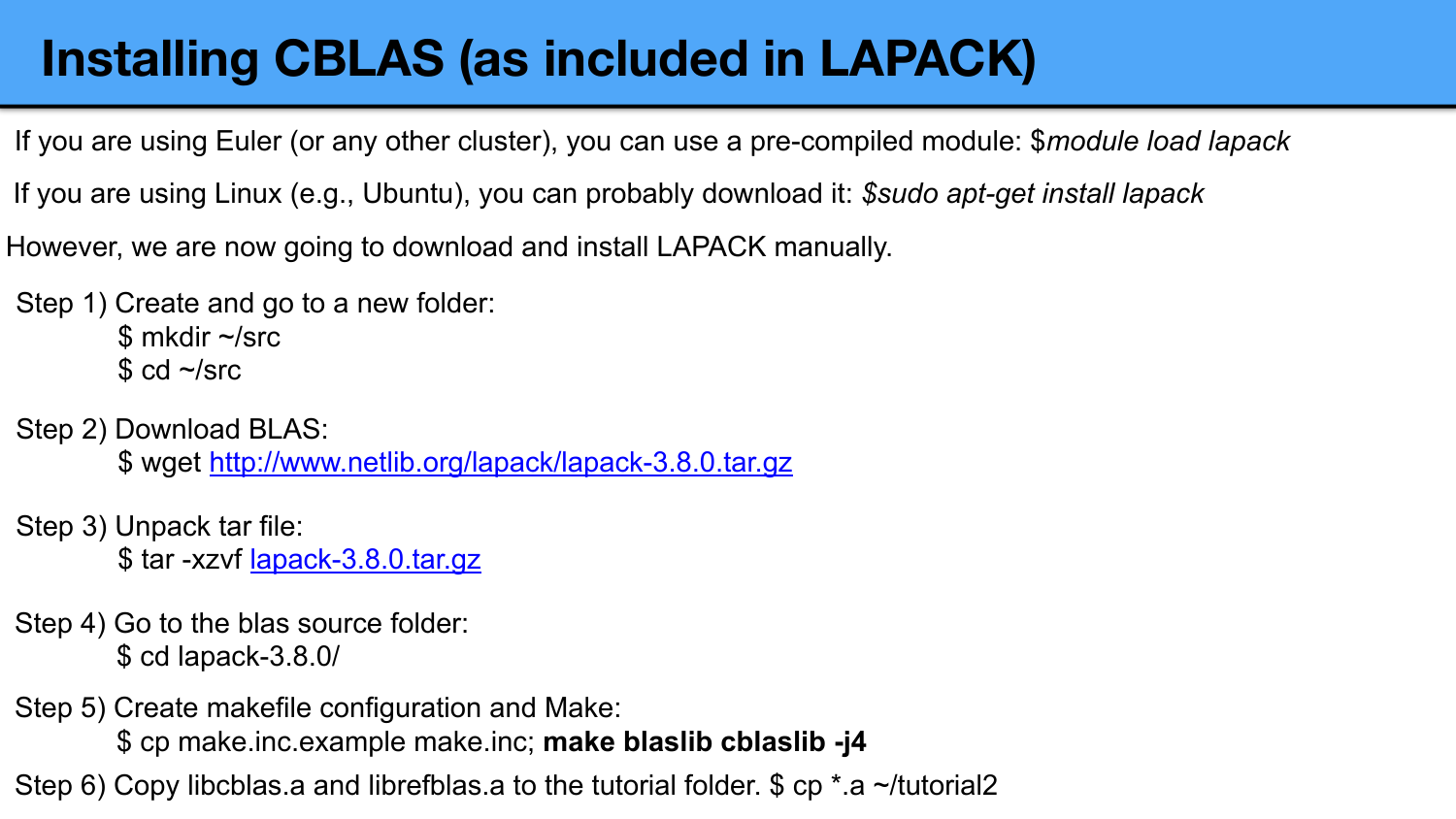#### **Practicum I:**  Use CBLAS To Calculate the Dot Product of two Vectors

**Code:**  p1.cpp

#### **CBLAS Routines Reference:**

<https://www.gnu.org/software/gsl/doc/html/cblas.html>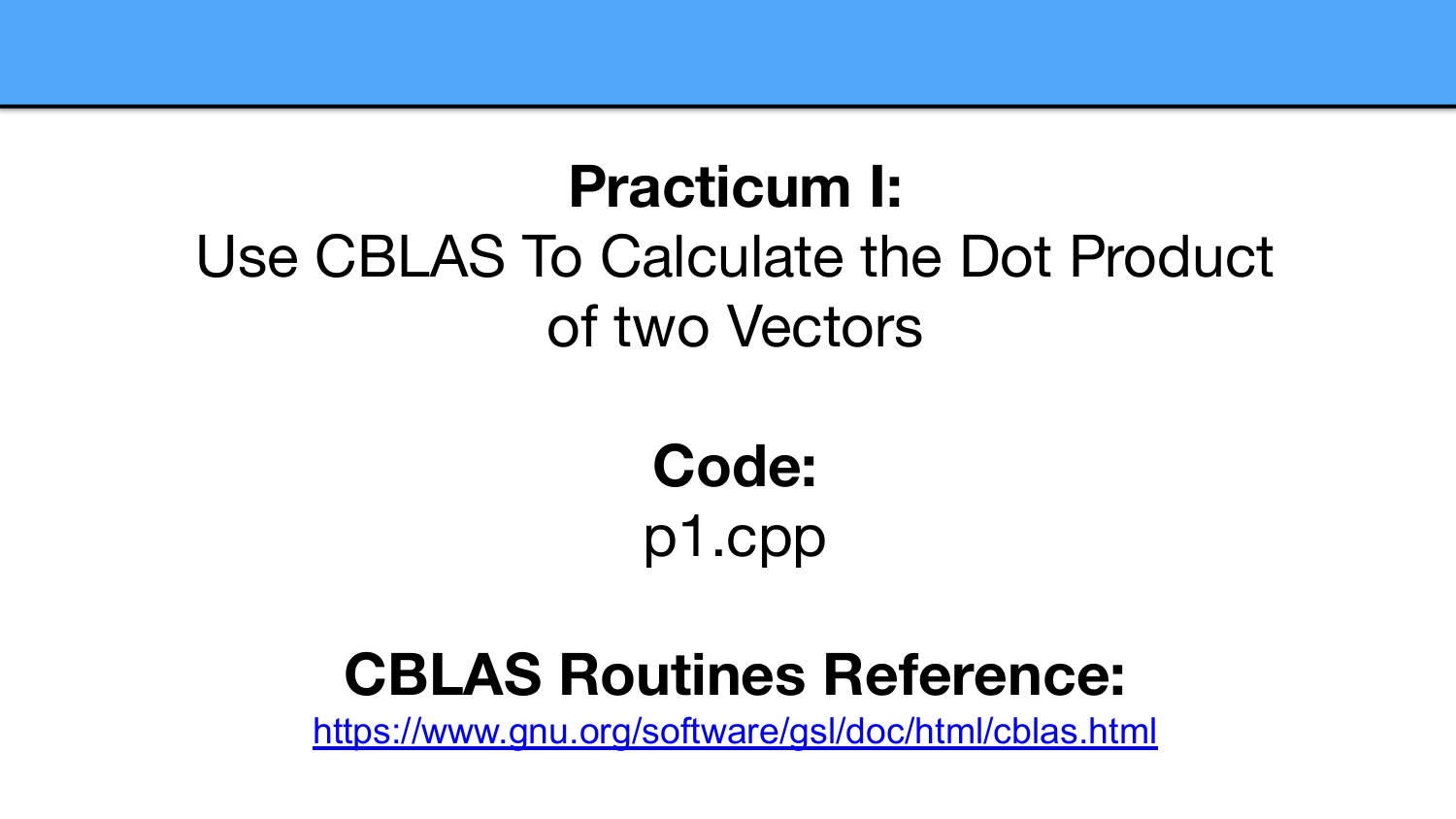### **Practicum II:**

#### Let's improve our own dot product...

**Code:**  p1.cpp

#### **CBLAS Routines Reference:**

<https://www.gnu.org/software/gsl/doc/html/cblas.html>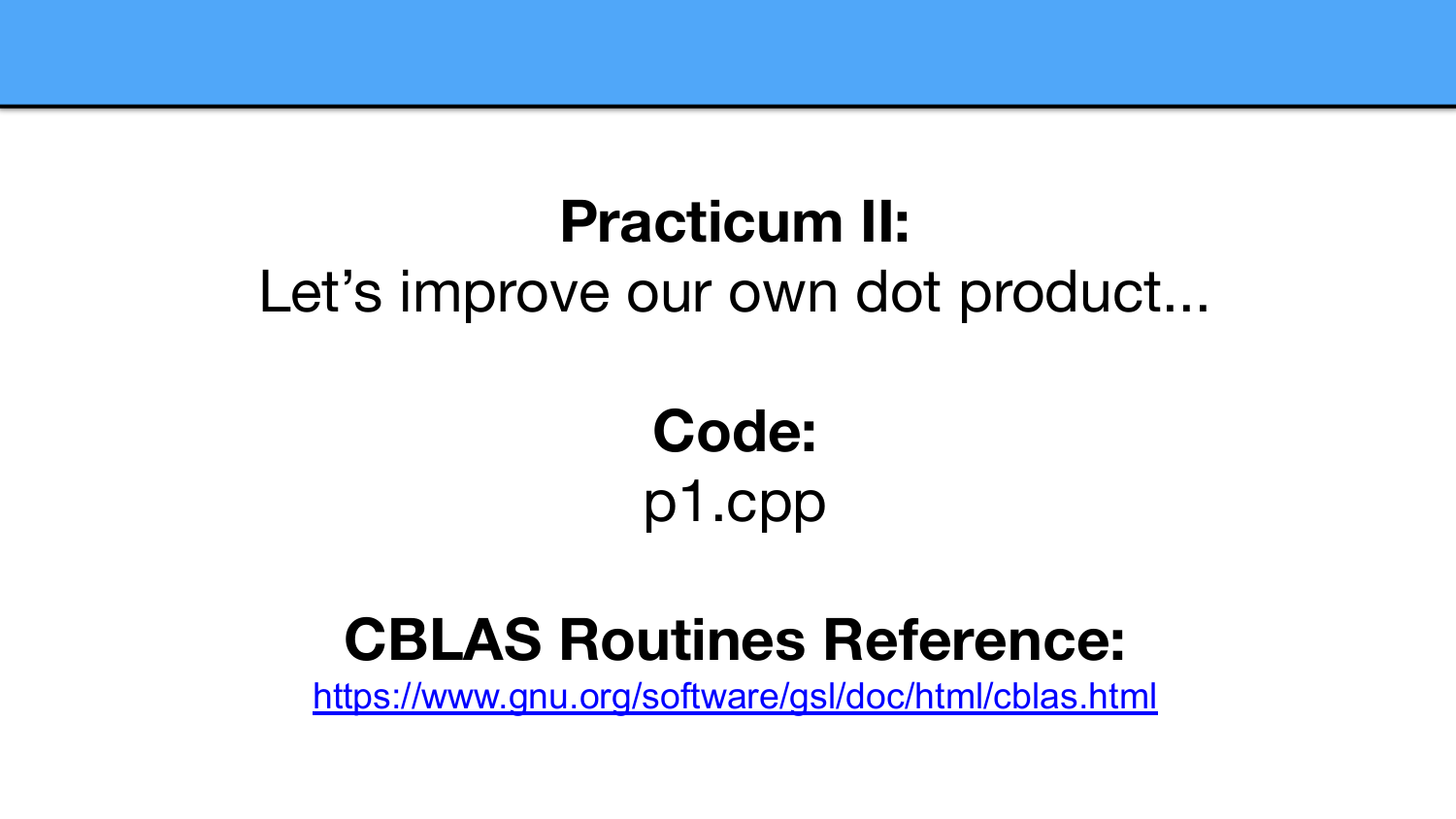### Effect of Loop Unrolling



- But also reduces loop overhead
- And enables vectorization (we discuss this later)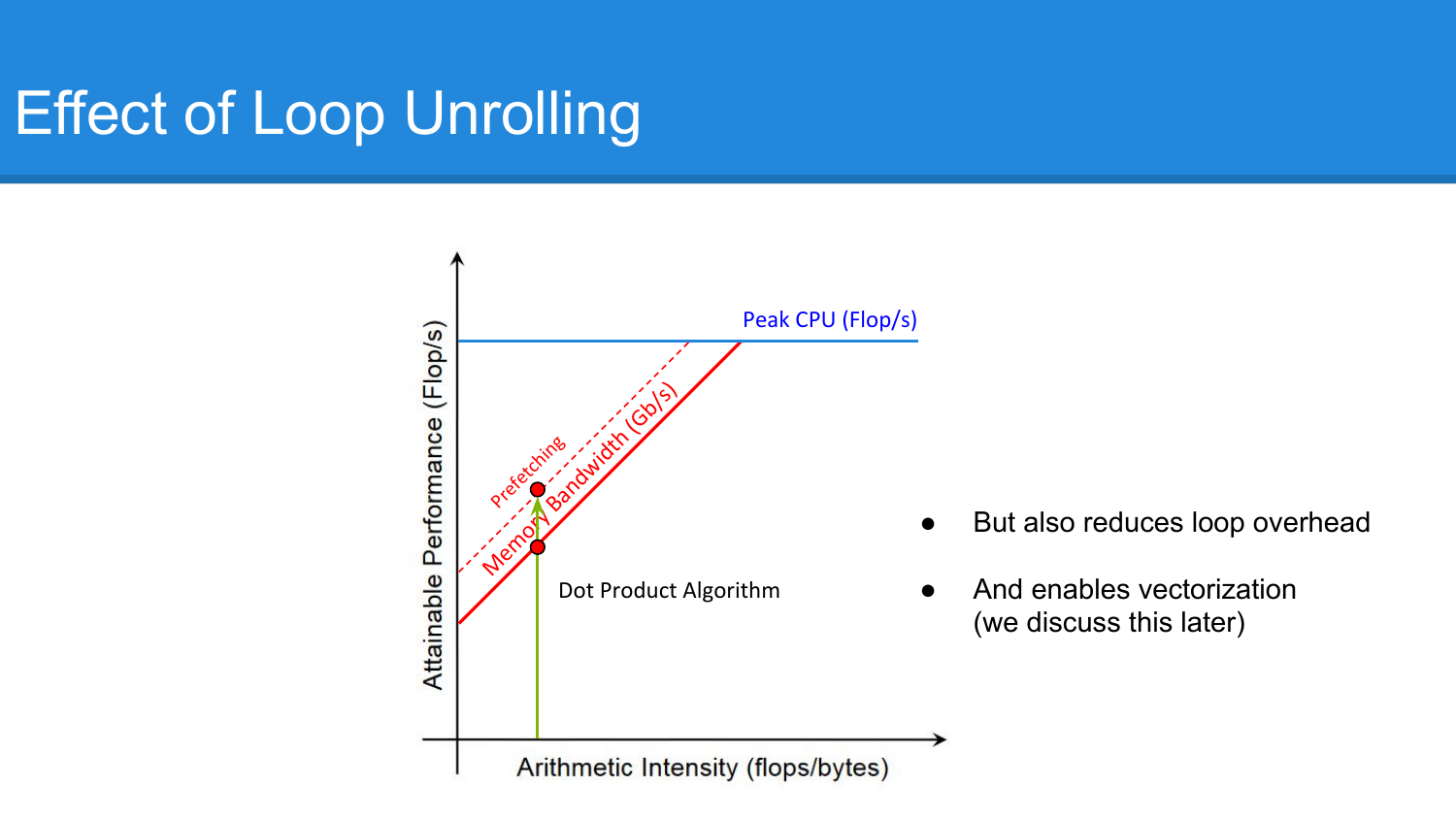#### **Practicum III:**

Use CBLAS To Calculate the Matrix/Vector Multiplication

# **Code:**  p2.cpp **CBLAS Routines Reference:**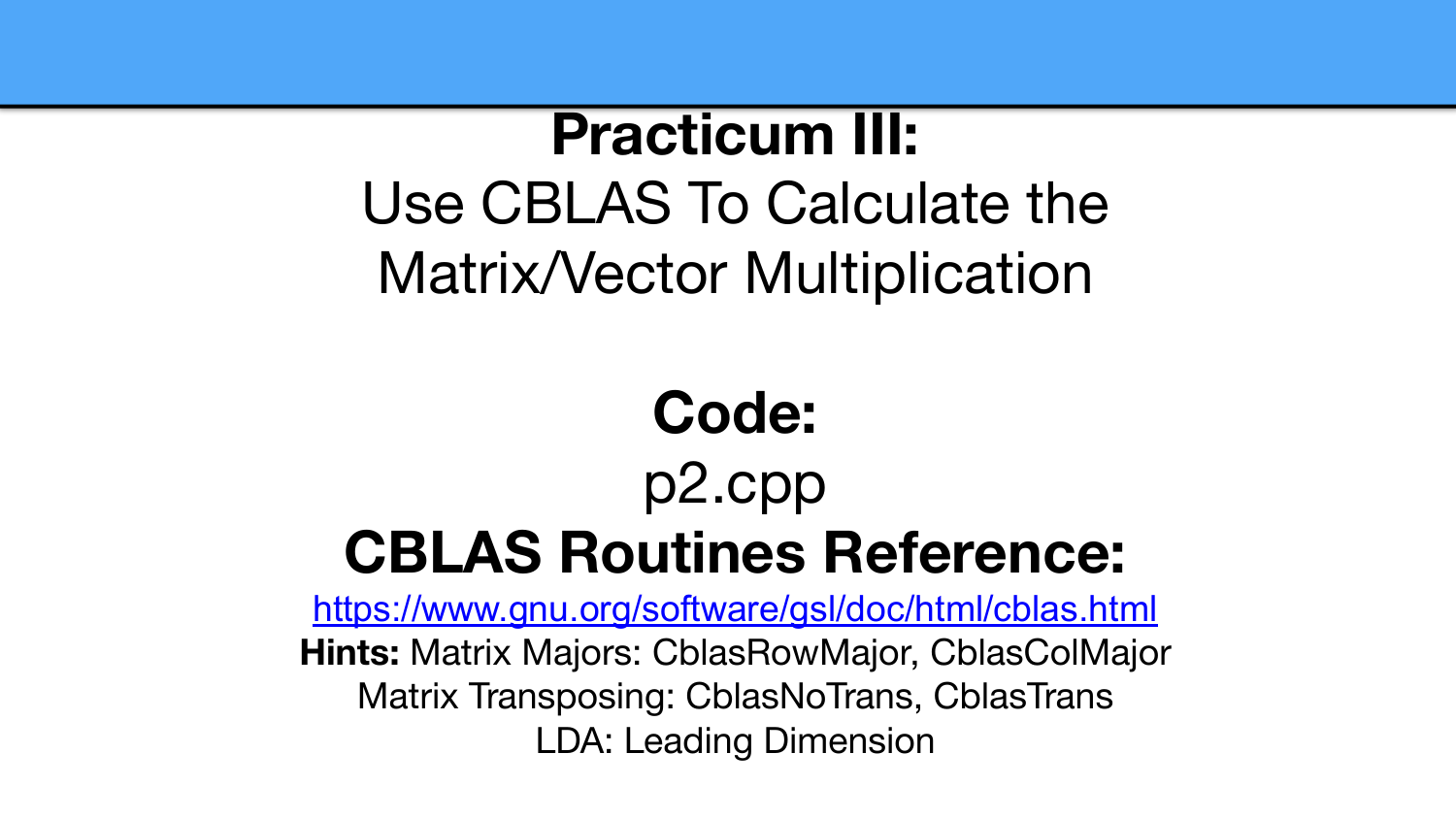### **Practicum IV:**  Improve the Performance of the Manual Variant.

# **Code:**  p2.cpp **CBLAS Routines Reference:**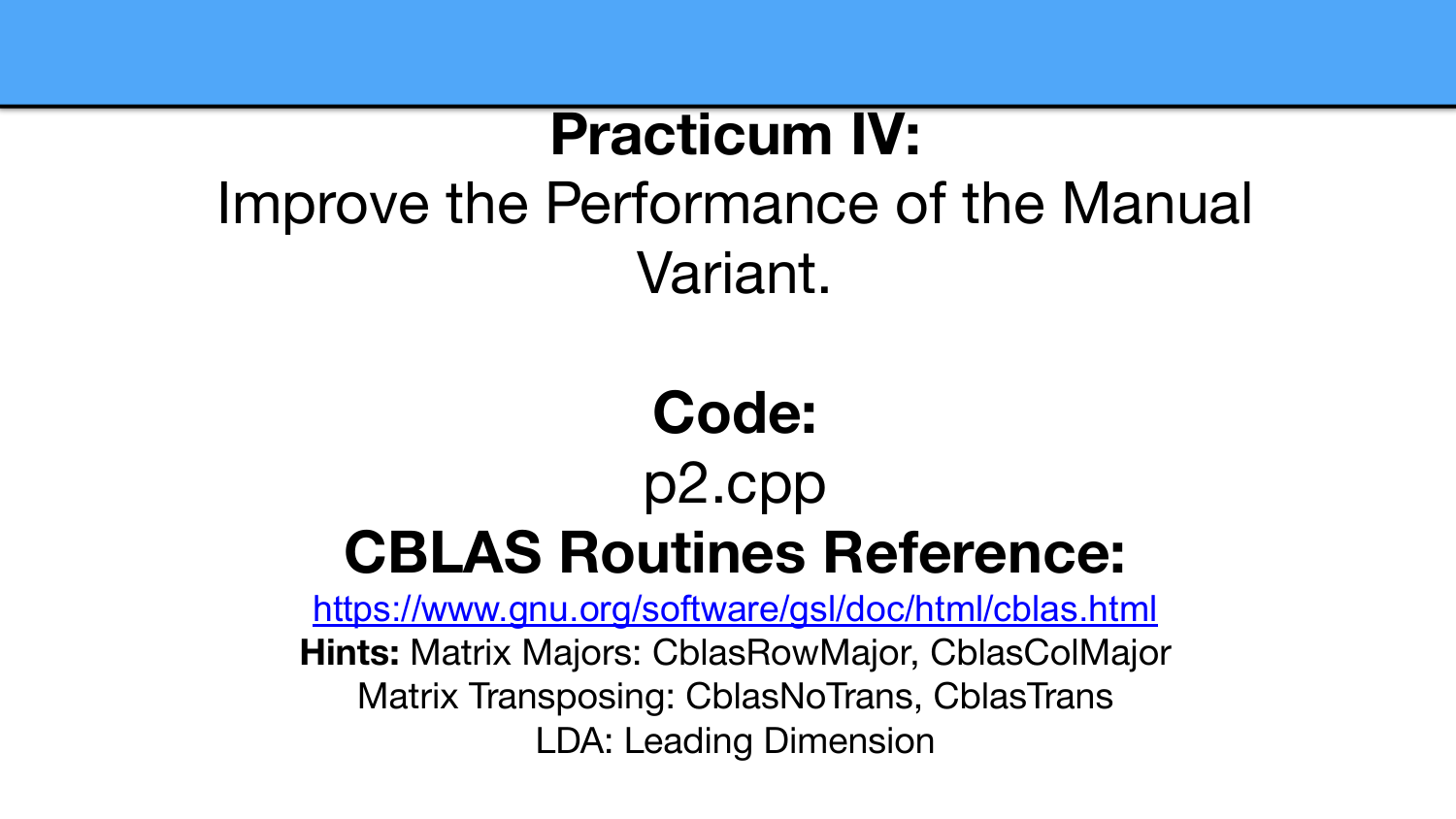#### Effect of Effective Cache Use

**Roofline Model:** Predicts the performance of an application on a given multi-core node.



Source: S. Williams et al. "*Roofline: An Insightful Visual Performance Model for Multicore Architectures*"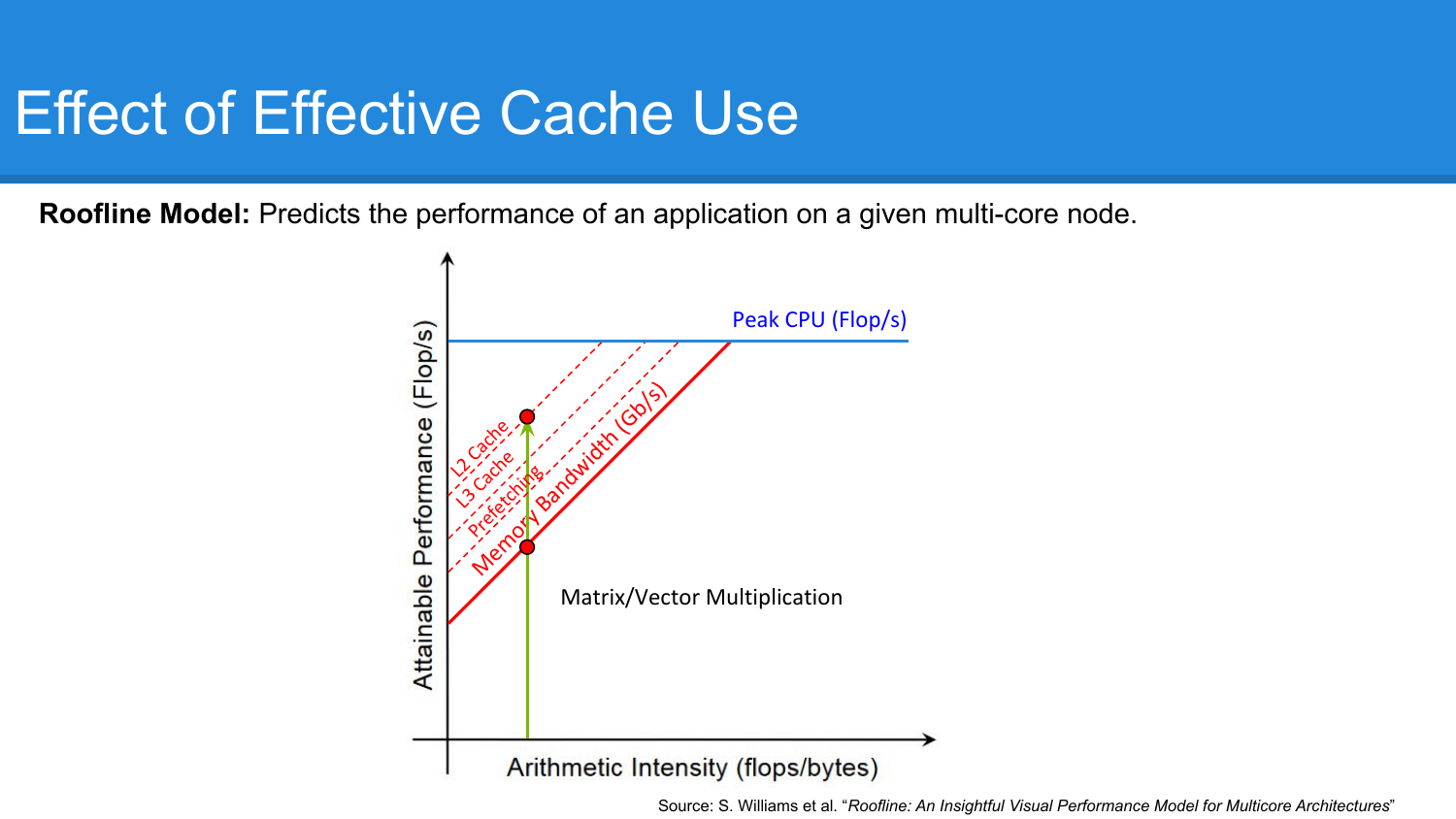### **Practicum V:**  Use CBLAS to compute Matrix-Matrix **Multiplication**

# **Code:**  p3.cpp **CBLAS Routines Reference:**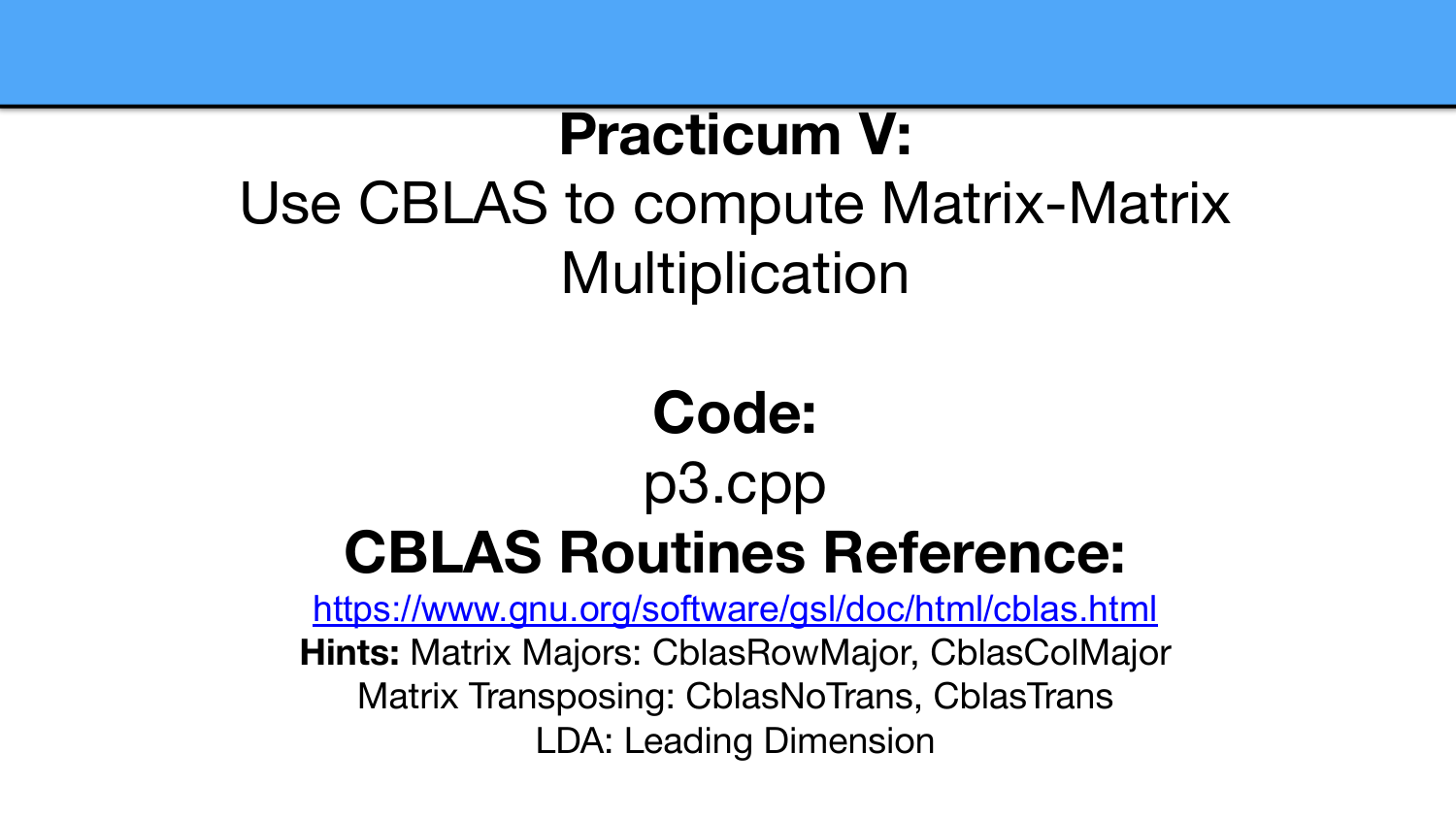#### **Practicum VI:**

Use Cache-blocking to optimize Matrix/Matrix Multiplication

# **Code:**  p3.cpp **CBLAS Routines Reference:**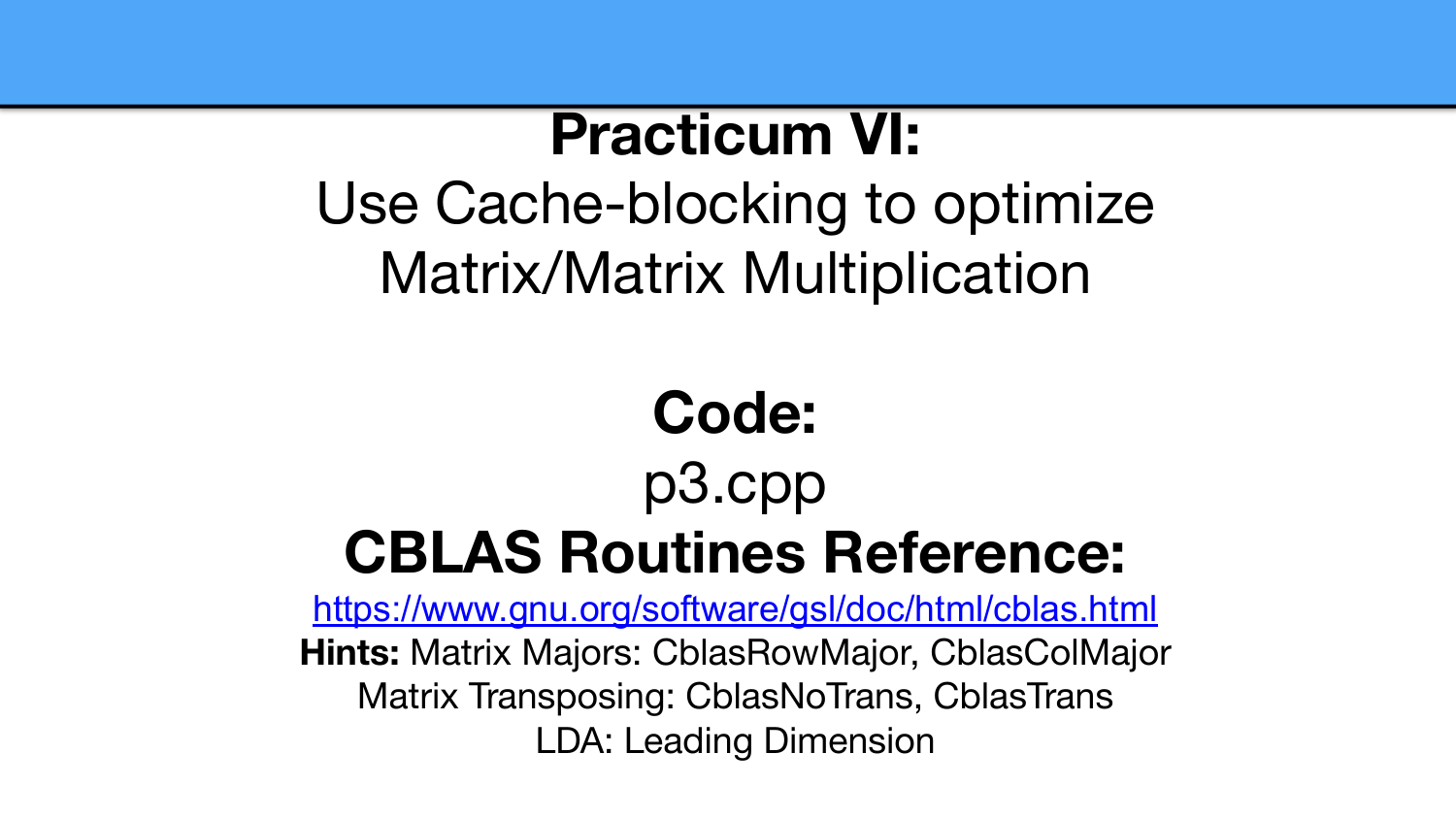## **Cache Usage: Matrix Matrix Multiplication**

4 Cache Lines of 2 Elements Each A and B stored row-major differentiated color. Let's ignore C accesses for simplicity.

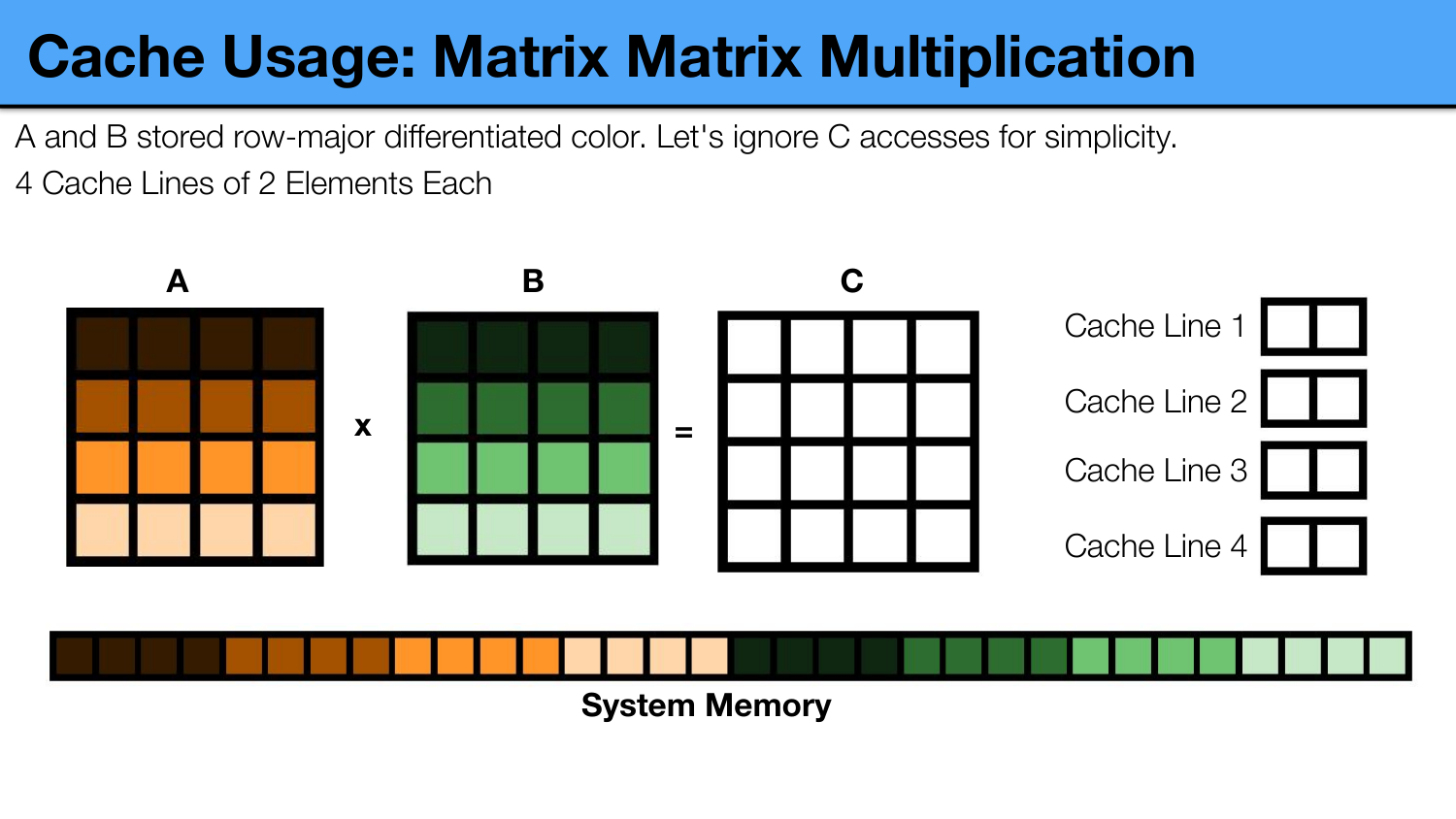### **Cache Optimization: Blocked Multiplication**

Idea: Let's solve the multiplication in blocks, storing partial solutions to C<sub>i,j</sub>

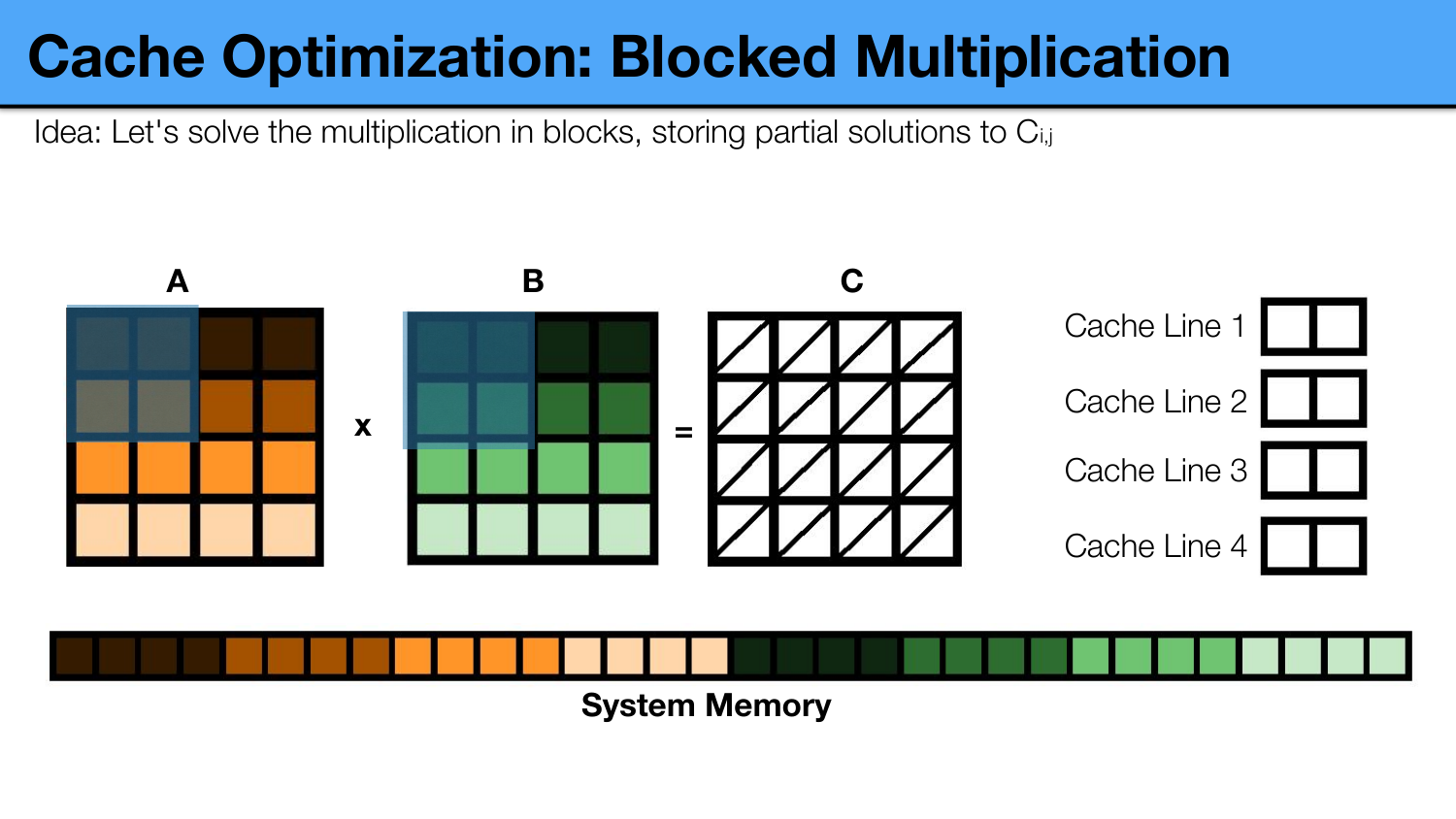#### We Reached Peak CPU, What Now?



Source: S. Williams et al. "*Roofline: An Insightful Visual Performance Model for Multicore Architectures*"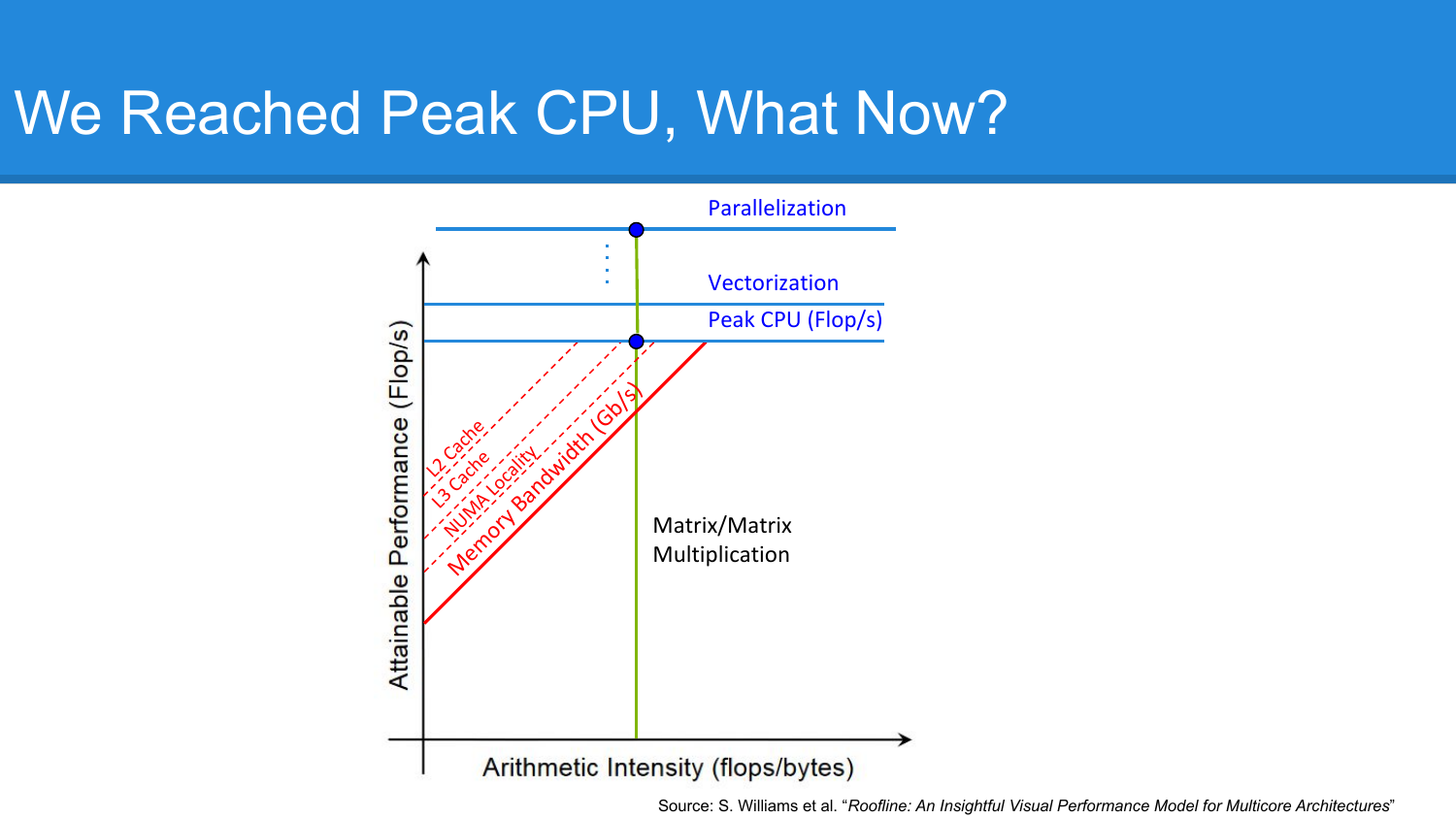#### **Vectorization**

#### **Single Instruction, Multiple Data Paradigm**

Apply the same instruction to an array of elements, instead one-by-one.



**Source:** Vectorization - Find out what it is, Find out More!, Shannon Cepeda (Intel)

#### **Three ways to go about it:**

- 1. Compiler-Enabled Auto-Vectorization (GNU or Intel). (Easiest option It's ok)
- 2. Intel SPMD Program Compiler (ISPC)
- 3. Intel Intrinsics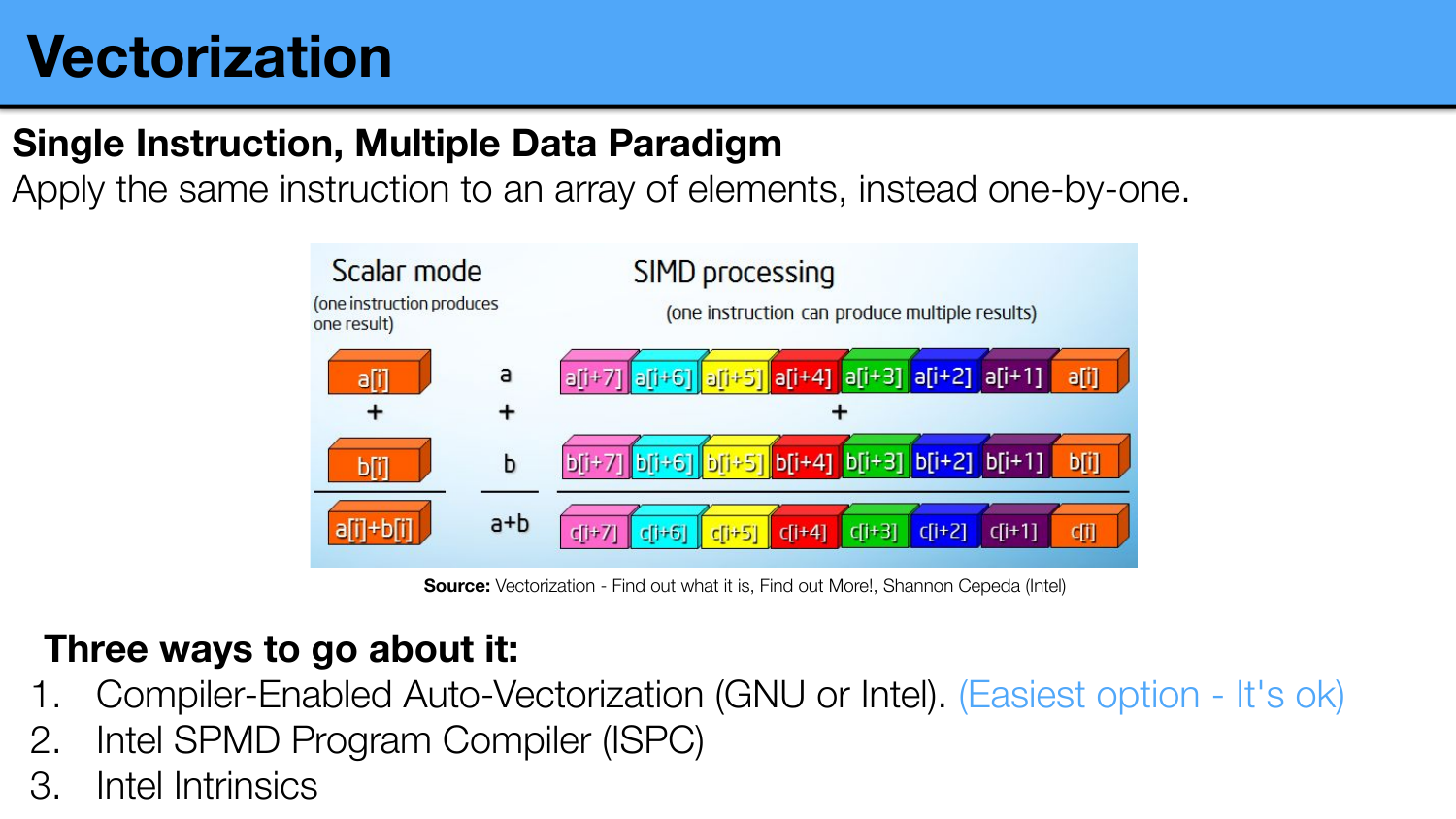#### **Practicum VII:**

### Use OpenMP to parallelize your Matrix/Matrix Multiplication Algorithm

# **Code:**  p3.cpp **CBLAS Routines Reference:**